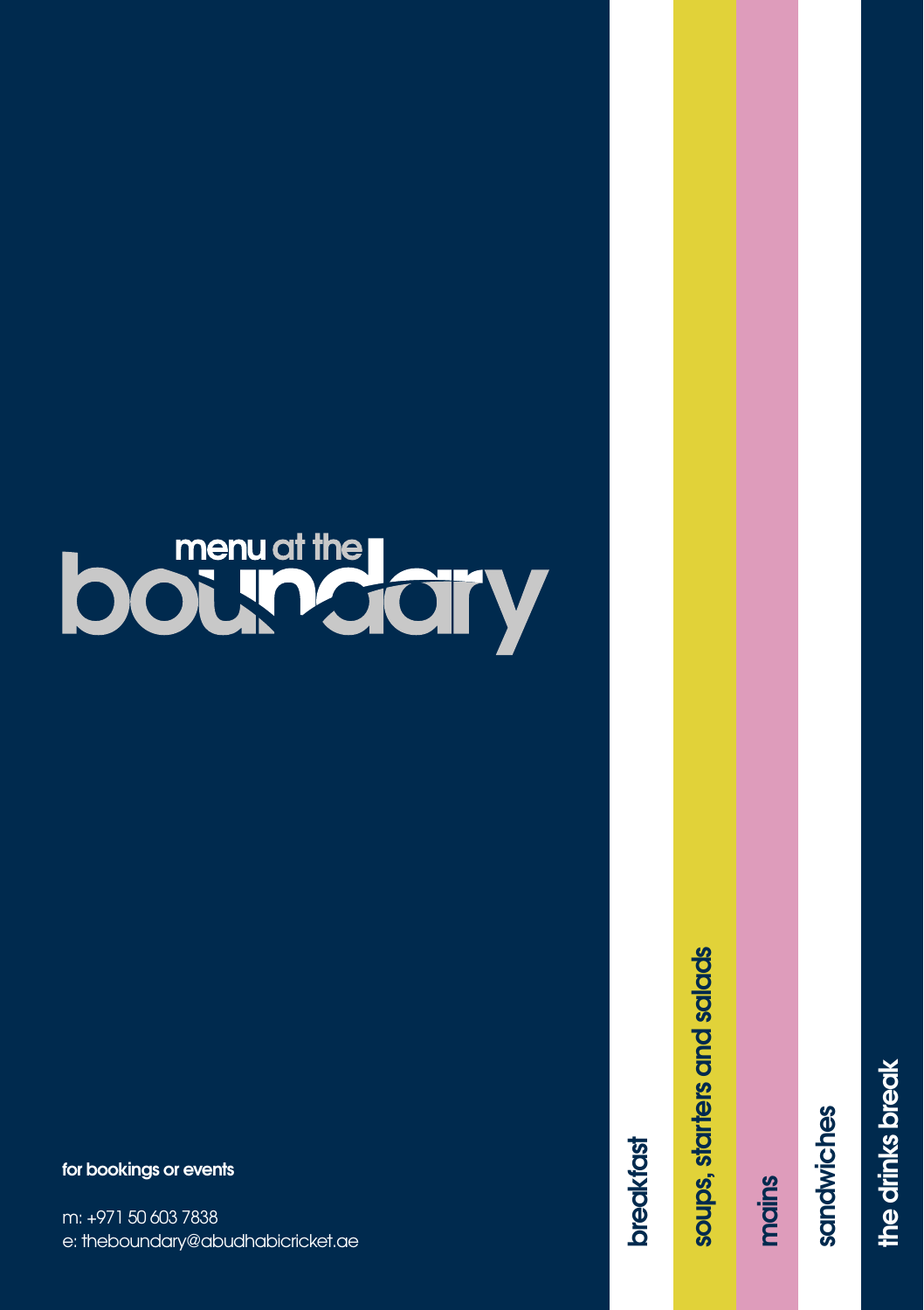

**for bookings or events**

m: +971 50 603 7838 e: theboundary@abudhabicricket.ae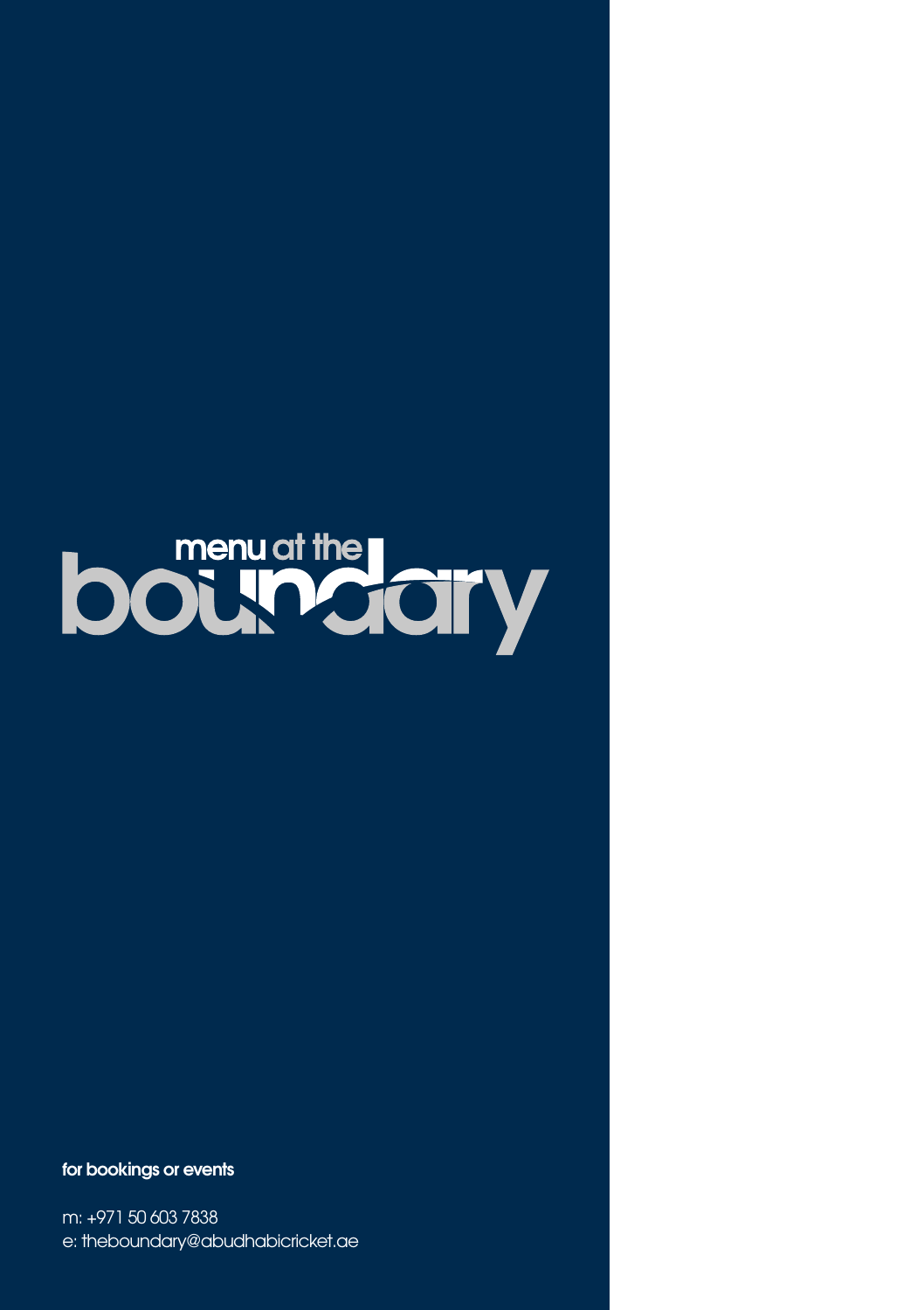

# **breakfast**

available all day

**chia pudding (GF) (N) (VE) 42** almond milk | dates | tropical fruits | pistachio crumbs

**fruit salad (D\*) (V) 38** tropical fruits | Greek yoghurt

**acai bowl (GF) (VE) 40**  acai puree | dragon fruit | coconut yoghurt | banana | crispy quinoa

**quinoa buckwheat breakfast bowl (GF) (VE) 38** soya milk | cinnamon | vanilla | banana | fresh berries

**coconut milk bircher muesli (GF) (VE) 35** sunflower seeds | macadamia nuts | black raisin | granola | fresh berries

## **avocado toast (D\*) (V) 30**

rye, multigrain or rustic | avocado, tomato, chili, lemon zest **add ons** smoked salmon 15 soft poached eggs 10

**almond and corn crusted French toast (D) (N) (V) 45**

fresh berries | mascarpone cream

**oriental breakfast (D) 40** ful medames | grilled halloumi | labneh | olives | two eggs on your style | pita bread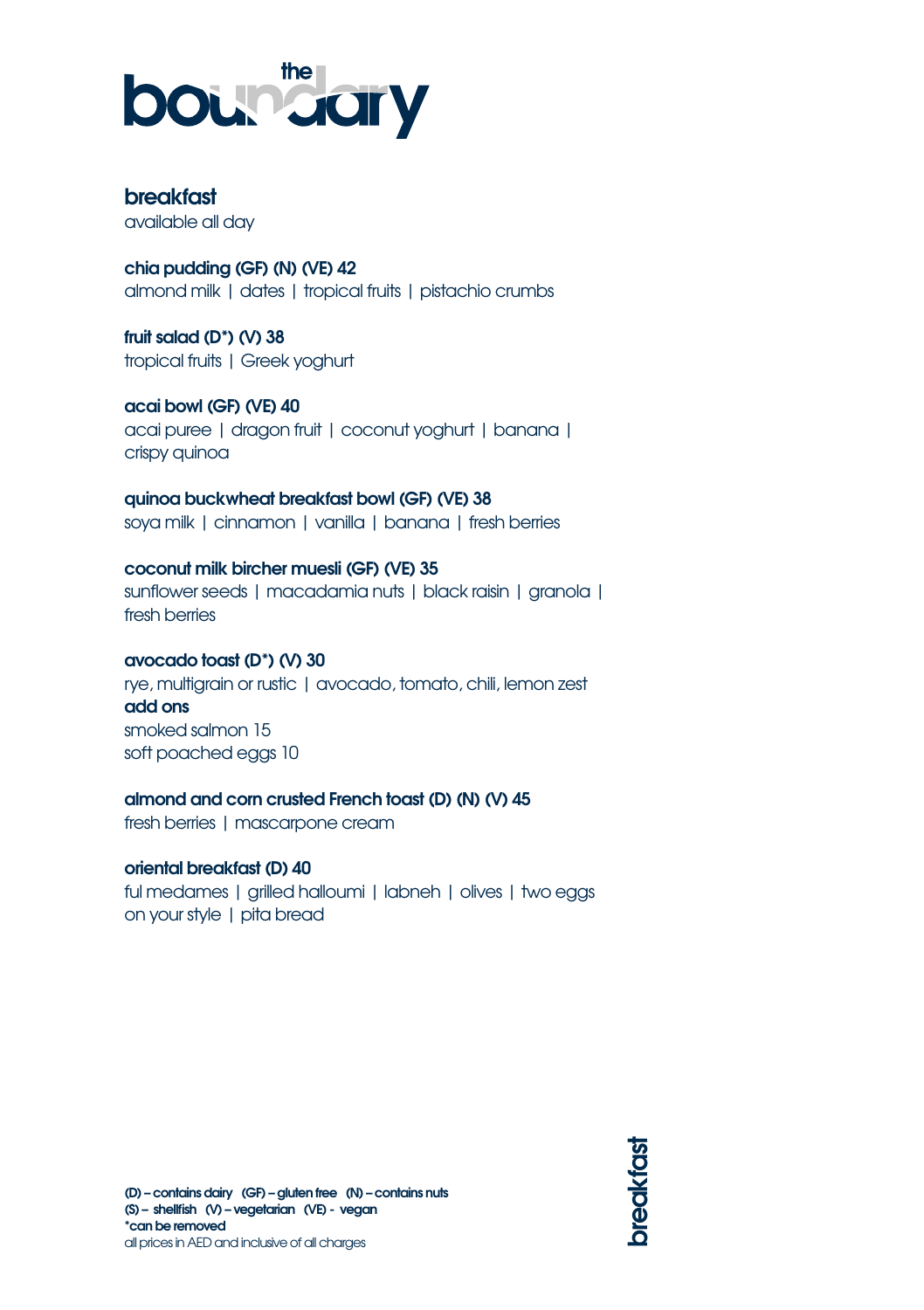

# **breakfast**

available all day

#### **eggs florentine (D) 32**

buttered English muffin | hollandaise sauce | sautéed spinach **add ons** avocado 12 mushrooms 8 smoked salmon 15 veal bacon 12

**the French cut croissant (D) 38**

scrambled eggs | cheddar cheese | turkey ham | hash brown

**shakshuka eggs 40** pita bread | Arabic spiced tomato sauce

**two eggs on toast (D) 32** fried, scrambled, poached or omelette

#### **egg white omelette (D) 42**

three eggs white omelette | sautéed spinach | asparagus | mushroom

#### **sides 14**

avocado baked beans smoked salmon hash brown veal bacon veal sausage chicken sausage roasted mushrooms

**chocolate croissant 12 plain croissant 10 toasted rustic bread 5 assorted bread basket with spreads 15**

preaktast **breakfast**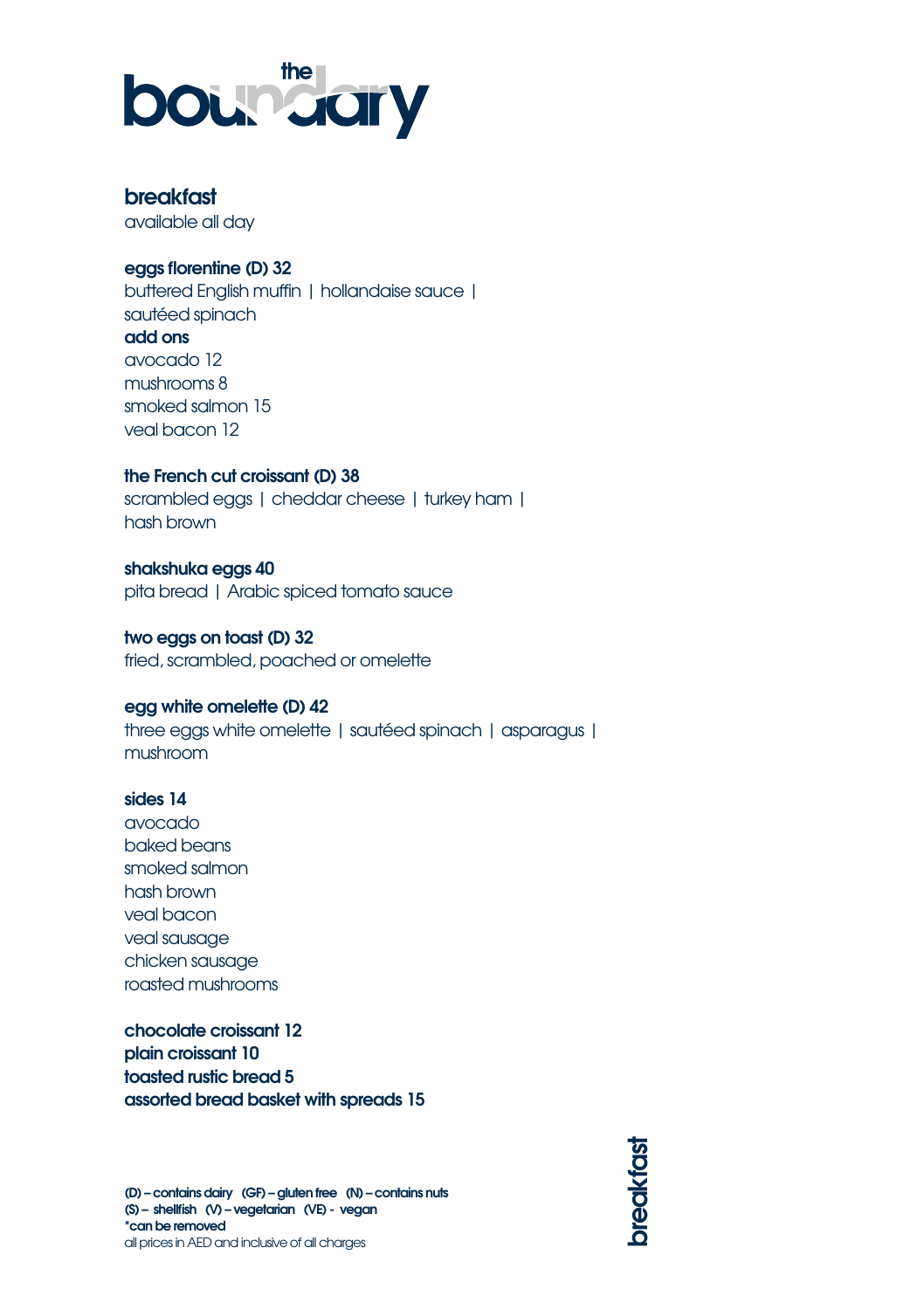

### **soups, starters and salads**

**traditional lentil soup (VE) 25** crispy pita bread | lemon

**broccoli and green peas soup (D) (N) (V) 28** hazelnut powder | garlic croutons

**rustic bruschetta (D) (V) 26** feta cheese | roma tomato | extra virgin olive oil

**jumbo lump crab cake (D) (S) 35** apple and celeriac coleslaw | lemon

**prawns and avocado tacos (D) (S) 40** spicy cocktail sauce | cilantro

**spinach and barley salad (D\*) (GF) (V) 35** red pepper | cucumber | spinach | feta cheese | orange dressing

**superfood feast salad (GF) (VE) 49** avocado | goji berries | cherry tomato | mixed leaves | chia seeds | edamame | quinoa | lemon dressing

#### **kale and quinoa salad (D\*) (GF) (N\*) (V) 44**

crunchy kale leaves | organic red quinoa | green beans | strawberry | cranberry | almond flakes | low fat yoghurt dressing **add ons:** roasted chicken 12 | sautéed shrimps 14

**goat's cheese and sweet potato salad (D\*) (GF) (V) 40** goats' cheese |roasted sweet potato | baby spinach | asparagus | extra virgin olive oil

**kale tabbouleh (D\*) (GF) (V) 35** parsley | bulgur grains | sundried tomato | sunflower seeds

#### **baby gem and green apple salad (GF) (D\*) (N) (V) 43**

grilled halloumi | olives | cherry tomatoes | orange segments | pecan nuts | maple vinaigrette

**(D) – contains dairy (GF) – gluten free (N) – contains nuts (S) – shellfish (V) – vegetarian (VE) - vegan \*can be removed** all prices in AED and inclusive of all charges

soups, starters and salads **soups, starters and salads**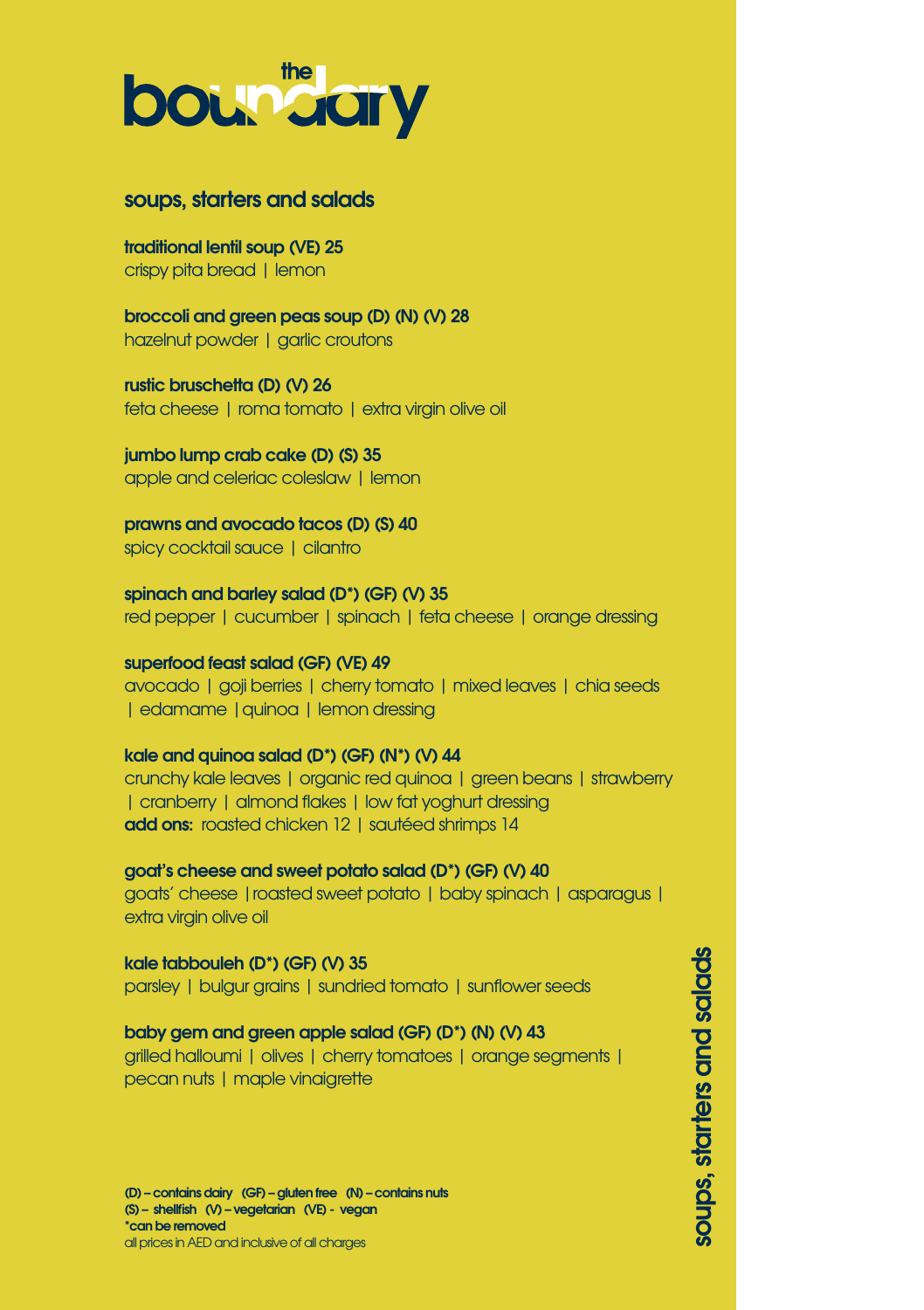

# **soups, starters and salads**

## **pumpkin and feta salad (D\*) (GF) (V) 40**

rocket leaves | sunflower seeds | flax seeds | aged balsamic

#### **classic caesar salad (D) 34**

romaine lettuce | croutons | veal bacon | parmesan | homemade caesar dressing **add ons:** roasted chicken 12 | sautéed shrimps 14

> soups, starters and salads **soups, starters and salads**

**(D) – contains dairy (GF) – gluten free (N) – contains nuts (S) – shellfish (V) – vegetarian (VE) - vegan \*can be removed** all prices in AED and inclusive of all charges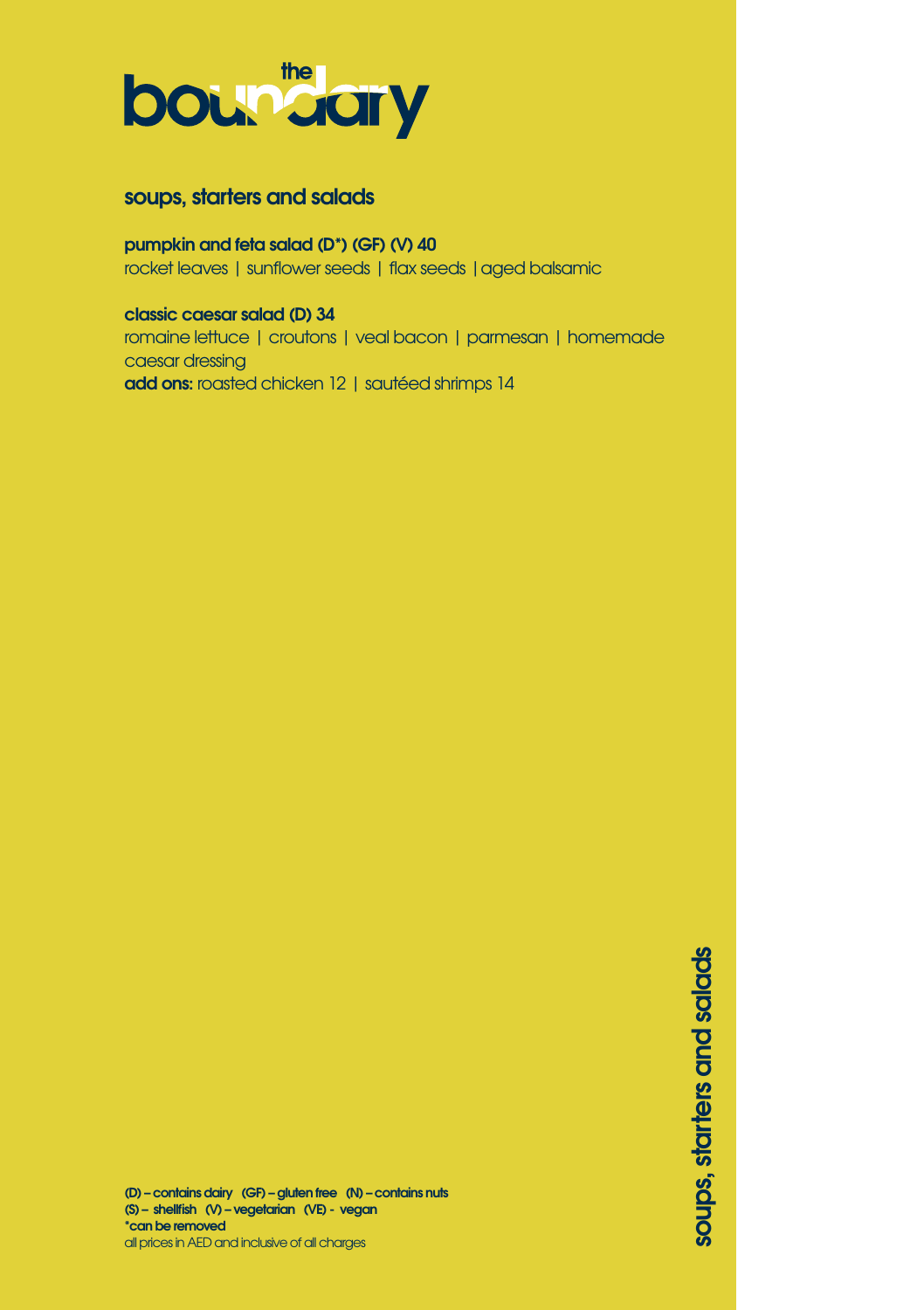# **boundary**

## **mains**

**pumpkin & goat's cheese quiche (D) (V) 43** chef's house salad

**risotto porcini (D) (GF) (V) 46** mixed wild mushrooms | aged parmesan

**penne arrabbiata (D) (V) 42** spicy tomato sauce | black olives | oregano

**roasted black cod fillet (D) (GF) 80** celeriac puree | snow peas | white beans | edamame | cherry tomato

**pan seared salmon fillet (D) 75** grilled broccoli | olive, feta, capers & tomato salsa

**'the boundary' fish n chips 70** fish of the day | mushy peas | tartare sauce | traditional chips | malt vinegar

**stir fried chili garlic prawns (D) (GF) (S) 75** soya | ginger | bok choi | jasmine rice

**Thai fish coconut curry (D) 60** baby eggplant | carrot | long beans | mushroom | baby corn | jasmine rice

**chicken tikka masala (D) (N) 52** steamed rice | papad

**rosemary and lime cornfed chicken breast (D) 57** herb roasted potato | house salad

**grilled lamb cutlets (D) 75** zaatar and sesame crusted | creamy mashed potato | roasted eggplant | rosemary yoghurt

#### **sides 18**

French fries I onion rings I curly fries I potato wedges I sweet potato fries I house salad | mashed potato | steamed vegies | steamed rice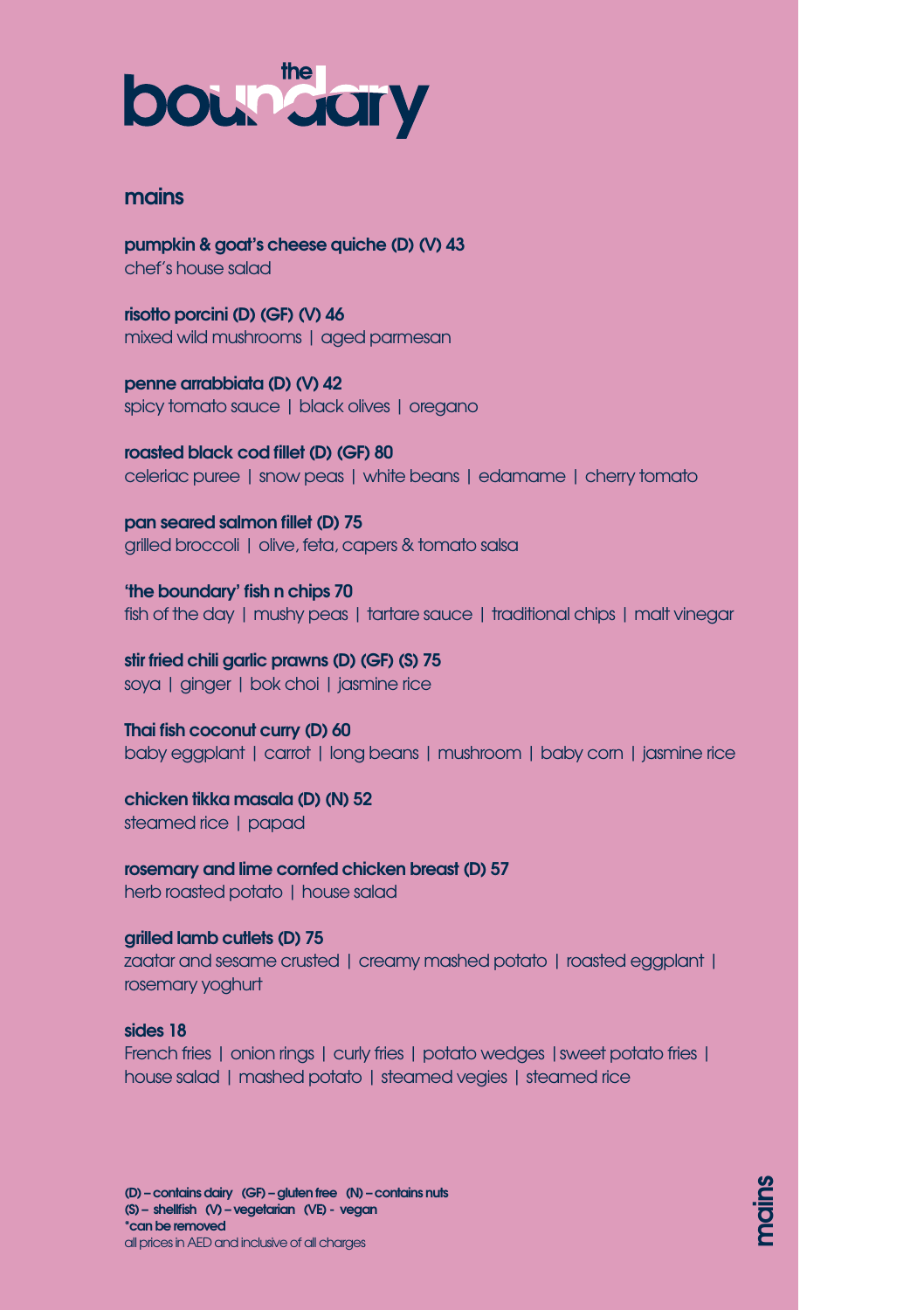

# **sandwiches**

\*all our sandwiches are served with a side of French fries or house salad

**mozzarella focaccia (D) 40**  toasted focaccia | buffalo mozzarella | roma tomato | basil pesto

**falafel bites (D) (V) 35** tortilla | crispy chick pea patty | tahini | Arabic pickles | tzatziki dip

**avocado and chicken rye (D) 45** toasted rye | herb roasted chicken | sliced avocado | sundried tomato | rucola

**chicken kathi roll (D) 42** sautéed onions | bell peppers | coriander leaves

**club sandwich (D) 48** toasted rustic bread | roasted chicken | veal bacon | fried egg | lettuce | tomato

#### **steak sandwich (D) 63** grilled beef steak | toasted whole meal ciabatta | garlic mayo| swiss cheese | rucola leaves | pickled cucumber | caramelized onion

#### **'the boundary' burger (D) 59**

homemade beef patty | toasted brioche | lettuce | tomato **choose from** garlic mayo, cream cheese, remoulade, BBQ sauce **add ons** sautéed mushrooms 8 veal bacon 10 cheddar cheese 6 brie cheese 8 caramelized onions 4 jalapenos 5